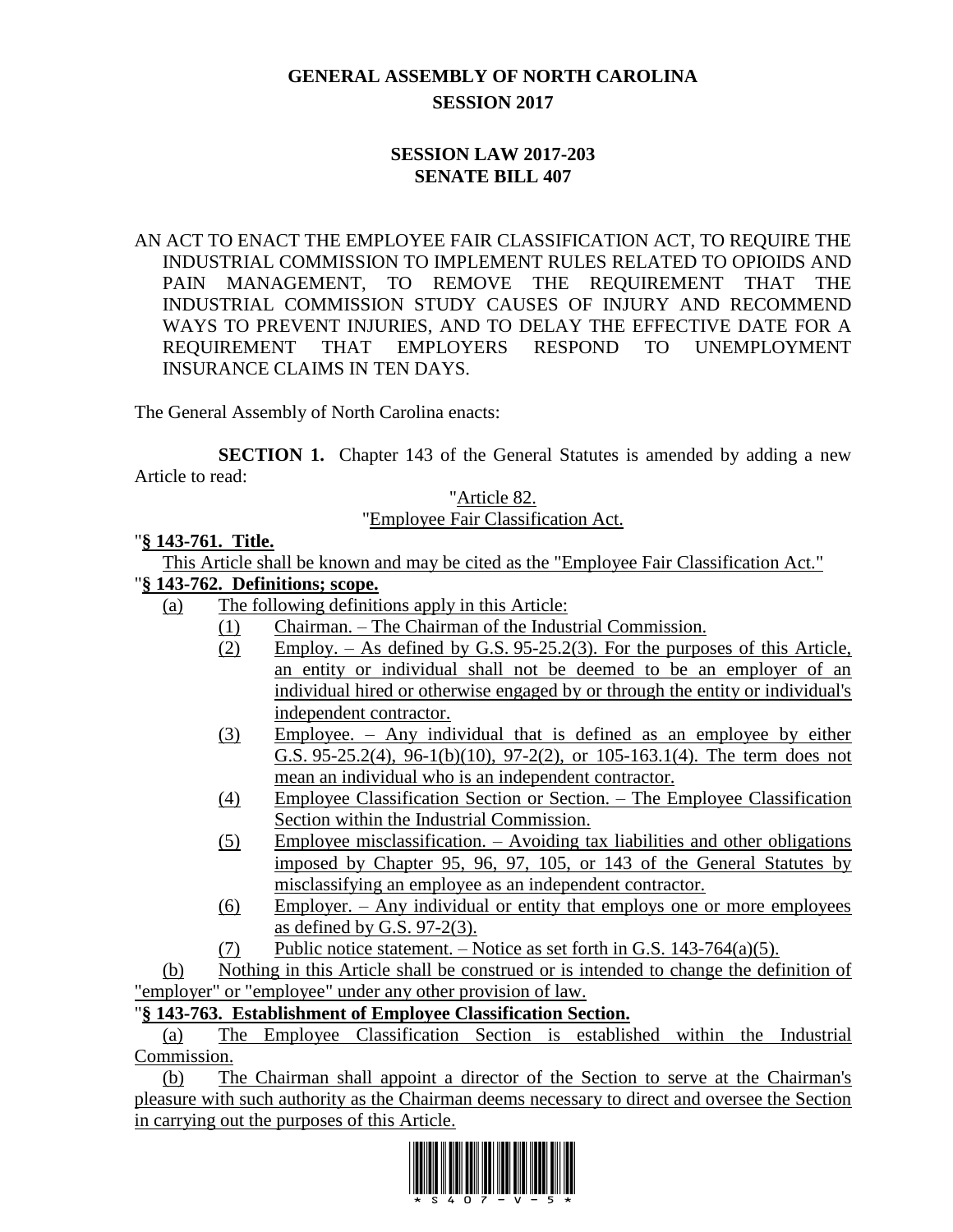(c) The Chairman may employ clerical staff, investigators, and other staff within the Section as is necessary for the Section to perform its duties under this Article.

(d) The Office of the State Chief Information Officer shall ensure that the Section is provided with all necessary access to the Government Data Analytics Center and all other information technology services.

(e) The Secretary of Revenue, the Commissioner of Labor, the Chairman, and the Assistant Secretary of Commerce for the Division of Employment Security shall each designate an employee of their respective agencies to serve as liaisons to the Section.

# "**§ 143-764. Section powers and duties.**

- (a) The Section shall have the following duties:
	- (1) Be available during business hours to receive reports of employee misclassification by telephonic, written, or electronic communication.
	- (2) Investigate reports of employee misclassification and coordinate with and assist all relevant State agencies in recovering any back taxes, wages, benefits, penalties, or other monies owed as a result of an employer engaging in employee misclassification.
	- (3) Coordinate with relevant State agencies and district attorneys' offices in the prosecution of employers and individuals who fail to pay civil assessments or penalties assessed as a result of the employer's or individual's involvement in employee misclassification.
	- (4) Provide all relevant information pertaining to each instance of reported employee misclassification to the North Carolina Department of Labor, the Division of Employment Security within the North Carolina Department of Commerce, the North Carolina Department of Revenue, and the North Carolina Industrial Commission to facilitate investigation of potential violations of Chapter 95, 96, 97, 105, or 143 of the General Statutes.
	- (5) Create a publicly available notice that includes the definition of employee misclassification.
	- (6) Develop methods and strategies for information sharing between State agencies in order to proactively identify possible instances of employee misclassification.
	- (7) Develop methods and strategies to educate employers, employees, and the public about proper classification of employees and the prevention of employee misclassification.

(b) No later than October 1 of each year, the Section shall publish annually to the Office of the Governor and to the Joint Legislative Commission on Governmental Operations a report of the administration of this Article, together with any recommendations as the Section deems advisable. This report shall include, at a minimum, the number of reports of employee misclassification received, the number and amount of back taxes, wages, benefits, penalties, or other monies assessed, the amount of back taxes, wages, benefits, penalties, or other monies collected, and the number of cases referred to each State agency.

(c) The Section may adopt rules in accordance with Article 2A of Chapter 150B of the General Statutes for the purpose of carrying out the provisions of this Article and establishing the processes and procedures to be used under this Article.

## "**§ 143-765. Occupational licensing boards and commissions; notice requirement; applicant certification and disclosure.**

(a) Every State occupational licensing board or commission that is authorized to issue any license, permit, or certification shall include on every application for licensure, permit, or certification, or application for renewal of the same, the following:

(1) Certification by the applicant that the applicant has read and understands the public notice statement.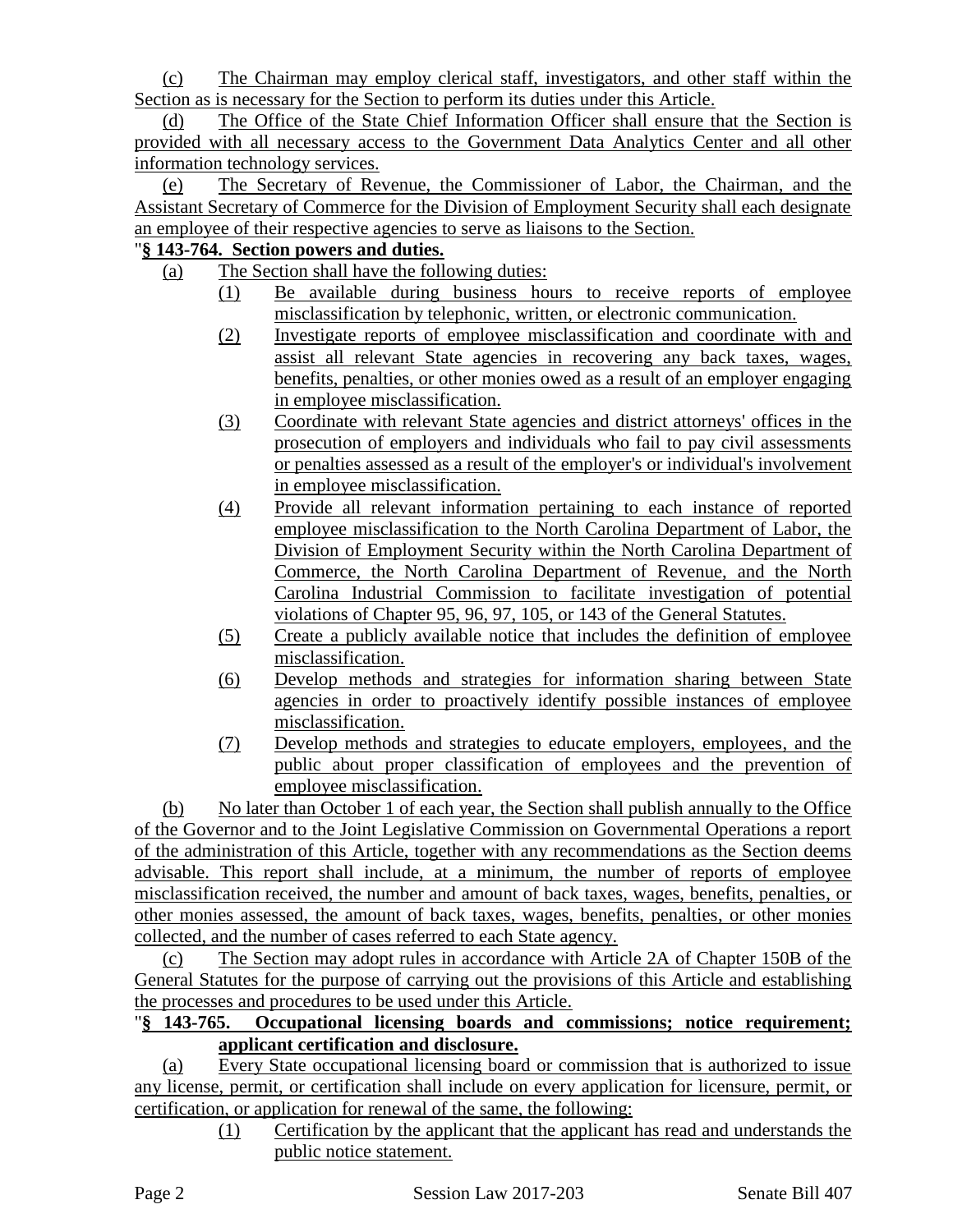(2) Disclosure by the applicant of any investigations for employee misclassification and the result of the investigations for a time period determined by the occupational licensing board or commission.

(b) An occupational licensing board or commission shall deny the license, permit, or certification application of any applicant who fails to comply with the certification and disclosure requirements of this section.

# "**§ 143-766. Confidentiality; access to records.**

- (a) The records of the Section are not public records under G.S. 132-1.
- (b) The Section shall exchange information as required by this Article.

(c) The Section may share information with other State and federal agencies as permitted or required by law.

### "**§ 143-767. Exchange of information among coordinating agencies.**

The North Carolina Department of Revenue, the North Carolina Department of Labor, the Division of Employment Security within the North Carolina Department of Commerce, and the North Carolina Industrial Commission shall disclose all reports and investigations of employee misclassification to the Section. The Section shall distribute the information to the other agencies to allow each agency to conduct an investigation."

**SECTION 2.** G.S. 105-259(b) is amended by adding a new subdivision to read:

"(53) To furnish to the North Carolina Department of Labor, the Division of Employment Security within the North Carolina Department of Commerce, the North Carolina Industrial Commission, and the Employee Classification Section within the Industrial Commission employee misclassification information pursuant to Article 82 of Chapter 143 of the General Statutes."

**SECTION 3.** G.S. 95-25.15(c) reads as rewritten:

"(c) A poster summarizing the major provisions of this Article shall be displayed in every establishment subject to this Article. This poster shall also include notice indicating the following in plain language:

- (1) Any worker who is defined as an employee by either G.S. 95-25.2(4),  $143-762(a)(3)$ ,  $96-1(b)(10)$ ,  $97-2(2)$ , or  $105-163.1(4)$  shall be treated as an employee unless the individual is an independent contractor.
- (2) Any employee who believes that the employee has been misclassified as an independent contractor by the employee's employer may report the suspected misclassification to the Employee Classification Section within the Industrial Commission.
- (3) The physical location, mailing address, telephone number, and e-mail address where alleged incidents of employee misclassification occurred may be reported to the Employee Classification Section within the Industrial Commission."

**SECTION 4.(a)** The Industrial Commission shall adopt rules and guidelines, consistent with G.S. 97-25.4, for the utilization of opioids, related prescriptions, and pain management treatment.

**SECTION 4.(b)** The Industrial Commission is exempt from the fiscal note requirement of G.S. 150B-21.4 in developing and implementing the rules and guidelines for opioids, related prescriptions, and pain management treatment.

**SECTION 5.** G.S. 97-81(c) is repealed.

**SECTION 6.** Section 3.2(b) of S.L. 2017-8 reads as rewritten:

"**SECTION 3.2.(b)** This section becomes effective October 1, 2017, July 1, 2018, applies to claims for benefits filed on or after that date, and applies to tax calculations on or after that date."